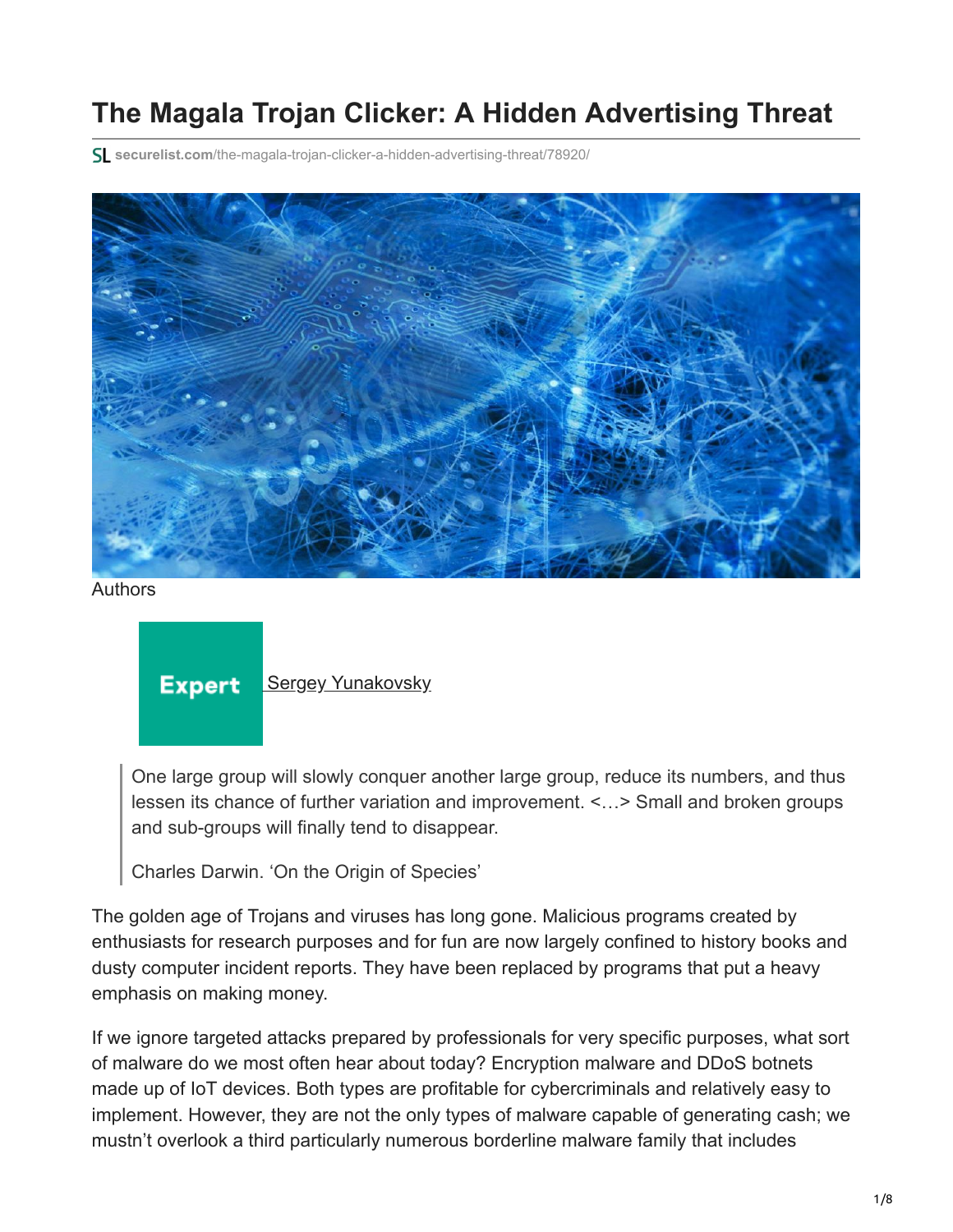advertising bots and modules, and partnership programs – all of which is typically referred to as potentially unwanted adware/potentially unwanted programs (PUA/PUP). They are borderline because there is a fine line between classifying a program as adware and defining the same program as an outright Trojan. In this paper, we will deal with one such renegade that has gone well beyond the limits of 'fair play' when it comes to advertising.

The malware in question is detected by Kaspersky Lab products as Trojan-Clicker.Win32.Magala.

## **Operating algorithm**

Magala falls into the category of Trojan Clickers that imitate a user click on a particular webpage, thus boosting advertisement click counts. It's worth pointing out that Magala doesn't actually affect the user, other than consuming some of the infected computer's resources. The main victims are those paying for the advertising; typically they are small business owners doing business with unscrupulous advertisers.

The first stage of infection involves the Trojan checking which version of Internet Explorer is installed and locating it in the system. If it's version 8 or earlier, the Trojan won't run. So, if you still have this version on your computer, there's nothing to worry about.

```
debug_formatter(L"IExplore Path = ss ! \n", v1);
ie_ver = sub_403B00();
debug formatter(L"IExplore Ver = %d ! \n", ie_ver);
if ( ie_ver > 8 )
₹
 sub_403BA0();
  \sqrt{5} = GetCurrentThreadId();
  dword 43FCF8 = GetThreeadDesktop(v5);u6 = OpenDesktopW(L"myDesktop", 1u, 0, 0x10000000u);
 if ( 06)v6 = CreateDesktopW(L"myDesktop", 0, 0, 1u, 0x10000000u, 0);
 virtualDesktop = v6debuq formatter(L"Create VirtualDesktop : %d ! \n", v6);
  result = virtualDesktop && dword_43FD70 && ie_ver > 8;
\}else
  debug_formatter(L"Error, browser version is too low ! \n");
  result = 0;
```
Checking the version of Internet Explorer, virtual desktop initialization.

If the desired version of Internet Explorer is found, then, unbeknown to the user, a virtual desktop is initialized. All further activities are performed here. After that a sequence of utility operations is run (something that is typical for this malware family): autorun is set up, a report is sent to a hardcoded URL, and the required adware is installed. To interact with the content of an open page, Magala uses [IHTMLDocument2,](https://docs.microsoft.com/en-us/previous-versions/windows/internet-explorer/ie-developer/platform-apis/aa752574(v=vs.85)) the standard Window interface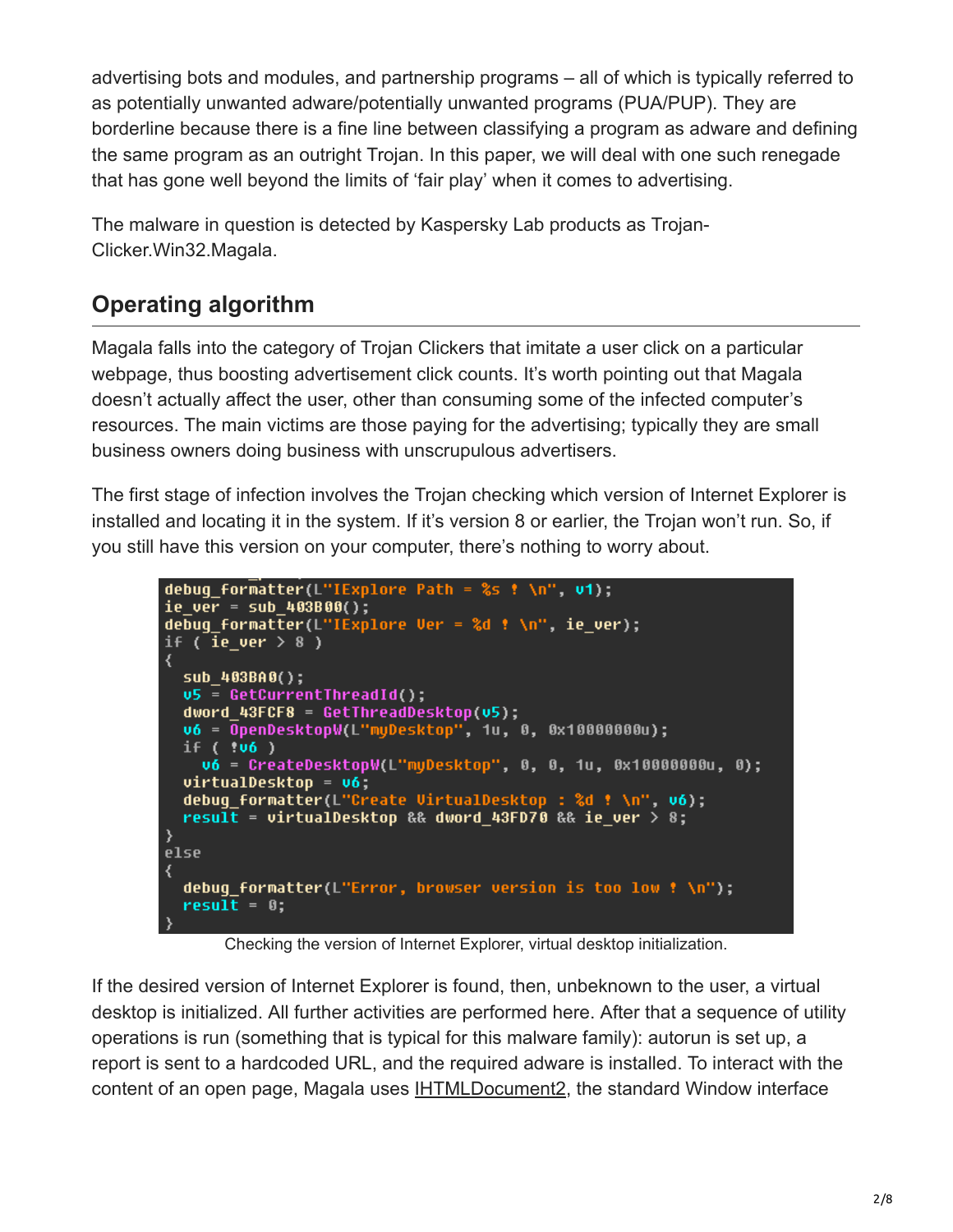that makes it easy to use DOM tree. The Trojan uses it to load MapsGalaxy Toolbar, installs it on the system and adds the site hxxp://hp.myway.com to the system registry, also associated with MapsGalaxy, so that it becomes the browser's home page.

|                                                                       | MapsGalaxy - Windows Internet Explorer                                                                | $\mathbf{x}$<br>▣<br>$\blacksquare$ |
|-----------------------------------------------------------------------|-------------------------------------------------------------------------------------------------------|-------------------------------------|
| 9                                                                     | $\left  \cdot \right $<br>http://hp.myway.com/mapsgalaxy/ttab02/index.ht -<br>$\wp$ Bing<br>図<br>×    | - م                                 |
| • В Рекомендуемые узлы • В Коллекция веб-фрагм •<br>√> Избранное      |                                                                                                       |                                     |
| 습 -<br>Ы ▼ □ — У Страница ▼ Безопасность ▼ Сервис ▼ © ▼<br>MapsGalaxy |                                                                                                       |                                     |
| ρ.                                                                    | « @ mopsgoloxy   图 Map Links 图 Traffic   Q Pec »<br>Search                                            |                                     |
|                                                                       |                                                                                                       | mapsgalaxy<br><b>by my way</b>      |
|                                                                       |                                                                                                       | enhanced by<br>Google               |
|                                                                       | HE FDGG<br>$\  \cdot \ $                                                                              |                                     |
|                                                                       | Mindspark Interactive   Help   Uninstall   EULA   Privacy                                             |                                     |
| Готово                                                                | ச<br>$\mathcal{L}_{\mathbf{B}}$<br>€<br>Интернет   Защищенный режим: вкл.<br>$\overline{\phantom{a}}$ | 4100%<br>$\overline{\mathbf{v}}$    |

A simple check is incorporated into the Trojan to find out if the search bar has already been installed – this is done with the help of the appropriate registry branch.



Magala then contacts the remote server and requests a list of search queries for the click counts that need to be boosted.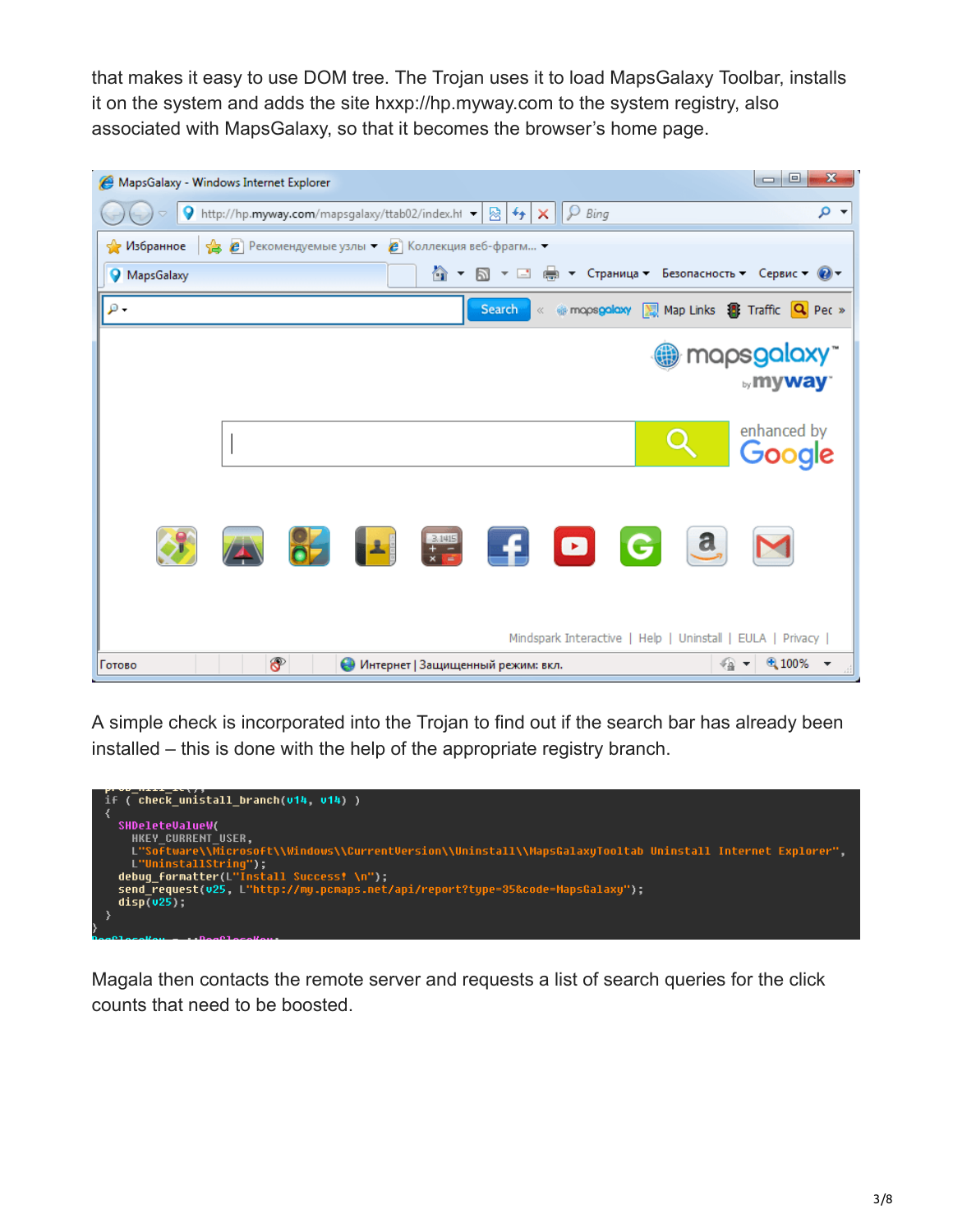```
u1 = a1;<br>cchWideChar = a1;
014 = 0;send_request(&v23, L'http://www.api-ndm.com/keywords.txt");
0.28 = 0;v26 = 0;
v27 = 15;
LOBVTE(1phem) = 0;sub_403850(&lpMem, "\r\n", 2u);
LOBYTE(u28) = 1;<br>sub_40C930(&u23, &lpMultiByteStr, &lpMem);
LOBVTE(v28) = 3;<br>if ( v27 >= 0x10 )
₹
  v2 = 1pMem
  if (\sqrt{27} + 1 >= 0x1000 )
  \langleif ( 1pMem & 0x1F )
       sub_413791();
     03 = \frac{1}{2} (1) = 1);
     if (v3) = 1pMem)
     sub_413791();<br>if ( IpMem - u3 < 4 )
     sub_413791();<br>if ( lpMem - u3 > '#' )
       sub_413791();
```
Receiving the list of search queries

This list is sent 'as is', in a plain text file with lots of strings.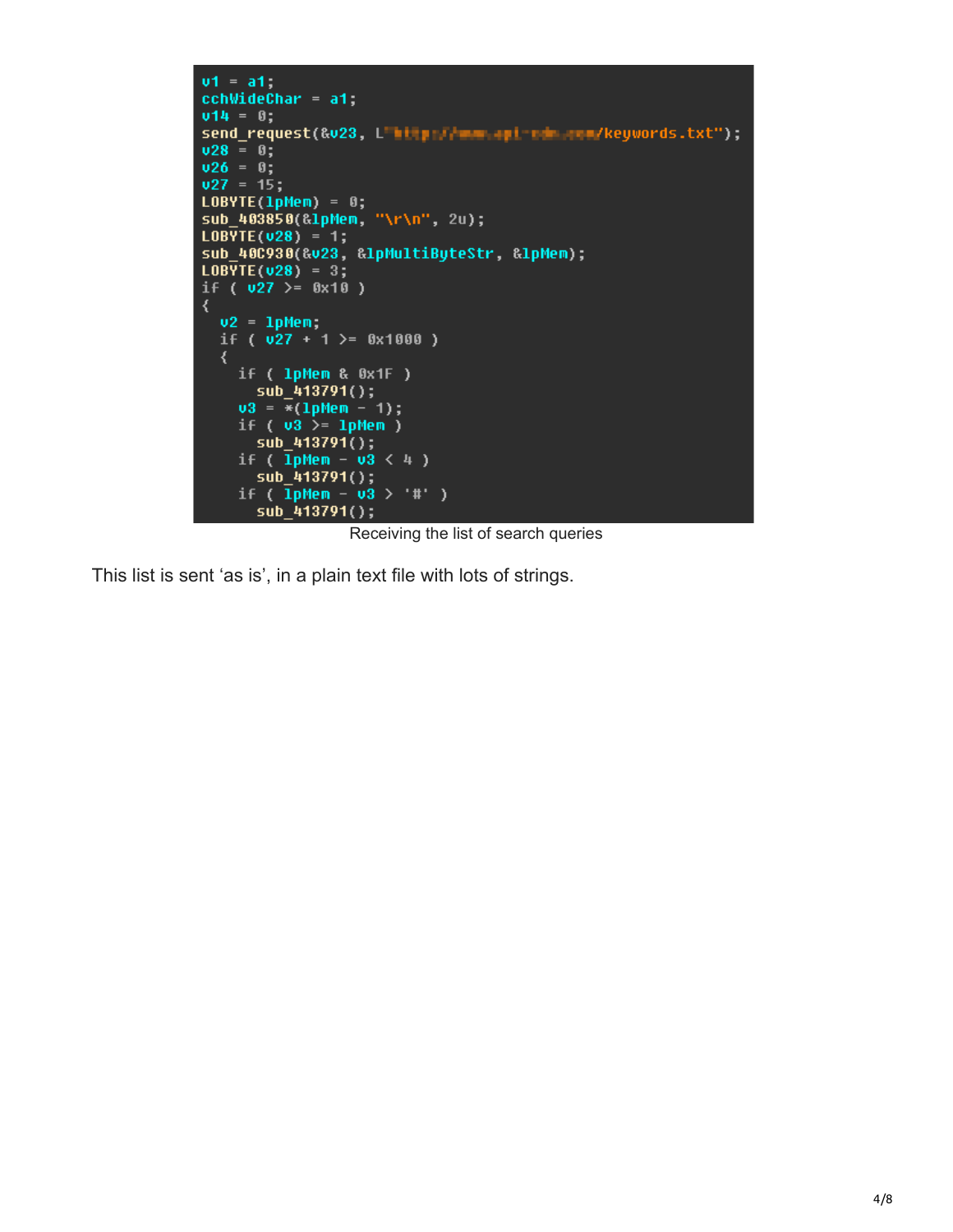phone systems for businesses phone systems business phone systems for small business phone systems for offices cloud business 18 wheeler accident attorney san antonio 18 wheeler accident attorney commercial truck accident lawyer top injury lawyers lawsuit medical malpractice auto accident injury attorney personal injury lawyer corpus christi personal injury lawyers in houston texas 18 wheeler accident lawyer car accident lawyer austin tx semi truck accident attorney auto accident attorneys personal injury lawyer texas texas 18 wheeler accident lawyer personal injury attorney the woodlands tx bike accident attorneys truck accident lawyer texas personal injury lawyer houston accident injury attorney trucking accident attorney car accident injury attorney

List of search queries

Using this list, the program begins to send the requested search queries and click on each of the first 10 links in the search results, with an interval of 10 seconds between each click.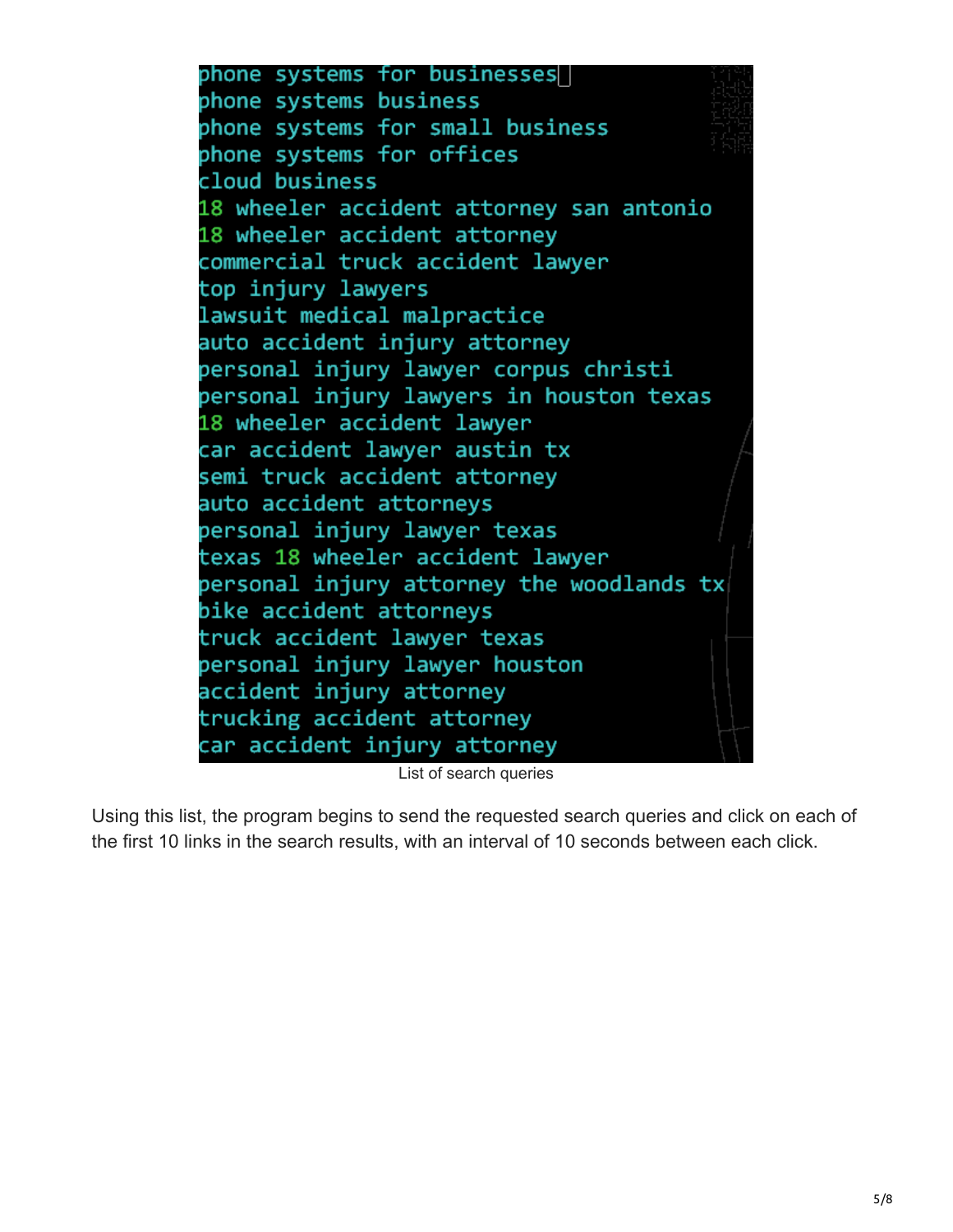



#### **Profit margin**

As far as we know, an average cost per click (CPC) in a campaign like this is 0.07 USD. The cost per thousand (CPM) comes to 2.2 USD. It should be noted that Trojan Clickers are certainly not the most popular way of selling advertising: the method most in demand is the displaying of a set homepage, where each installation also costs 0.07 USD.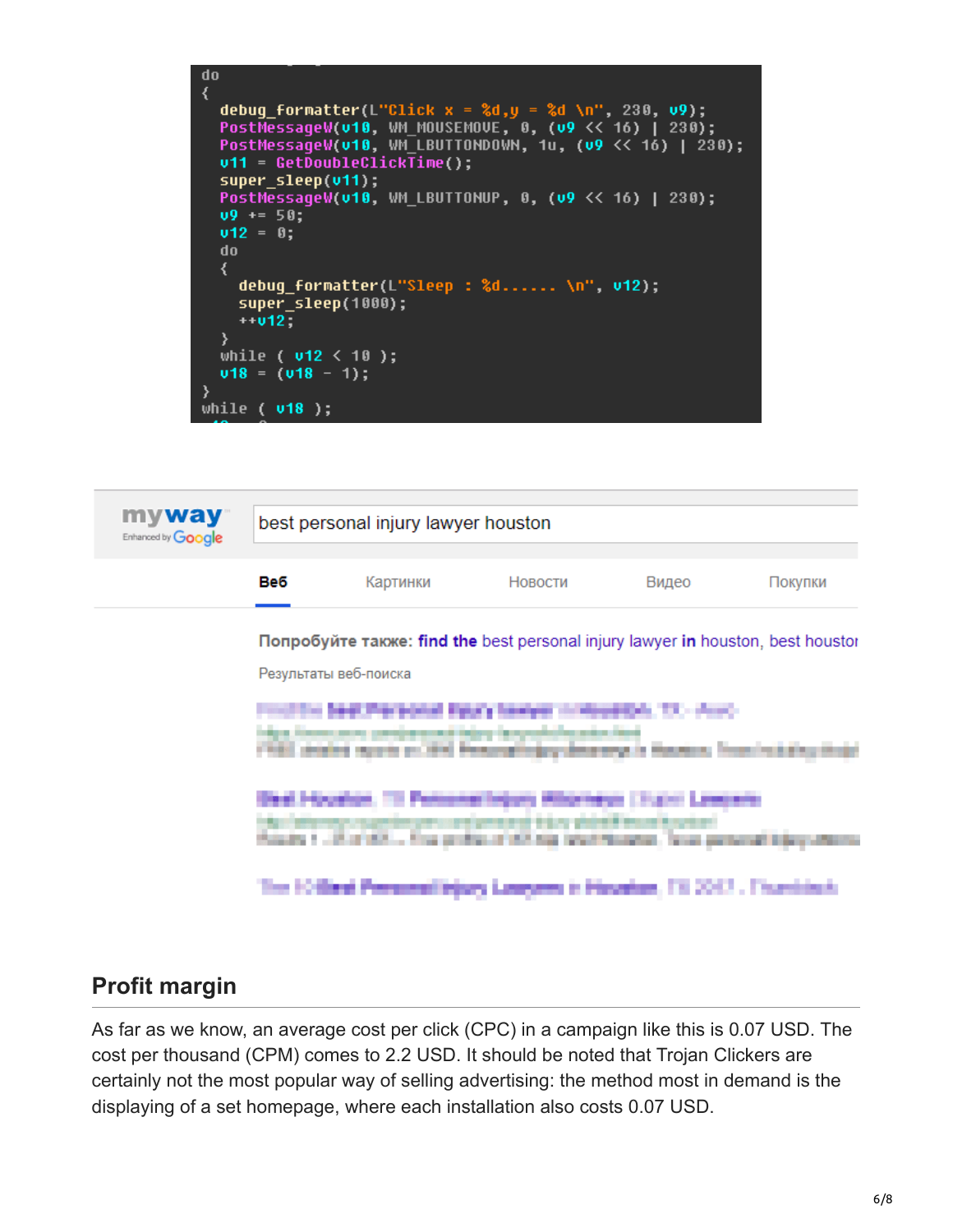A botnet consisting of 1000 infected computers clicking 10 website addresses from each search result and performing some 500 search requests with no overlaps in the search results could ideally mean the virus writer earns up to 350 USD from each infected computer. However, these cost estimates are only approximations, and don't typically occur in the real world. The costs of different requests may vary greatly, and the price of 0.07 USD per click is also an average value.

#### **Propagation statistics**

As can be seen in the diagram below, Trojan-Clicker.Win32.Magala infections occur most often in Germany and the US. This finding is corroborated by an analysis of the search requests for which the click numbers need to be boosted. These statistics were collected from March to early June 2017.



#### **Conclusion**

Programs belonging to the potentially unwanted adware class do not typically pose as much of a threat to the end user as, say, encryption or banking malware does. However, there are two characteristic features to this malware class which make it difficult to deal with. Firstly, there is the borderline functionality that blurs the lines between legitimate and malicious software. It has to be clarified whether a specific program is part of a secure and legal advertising campaign or if it is illegitimate software performing similar functions. A second important aspect of this class – its sheer quantity – also means a fundamentally different approach to any analysis is required.